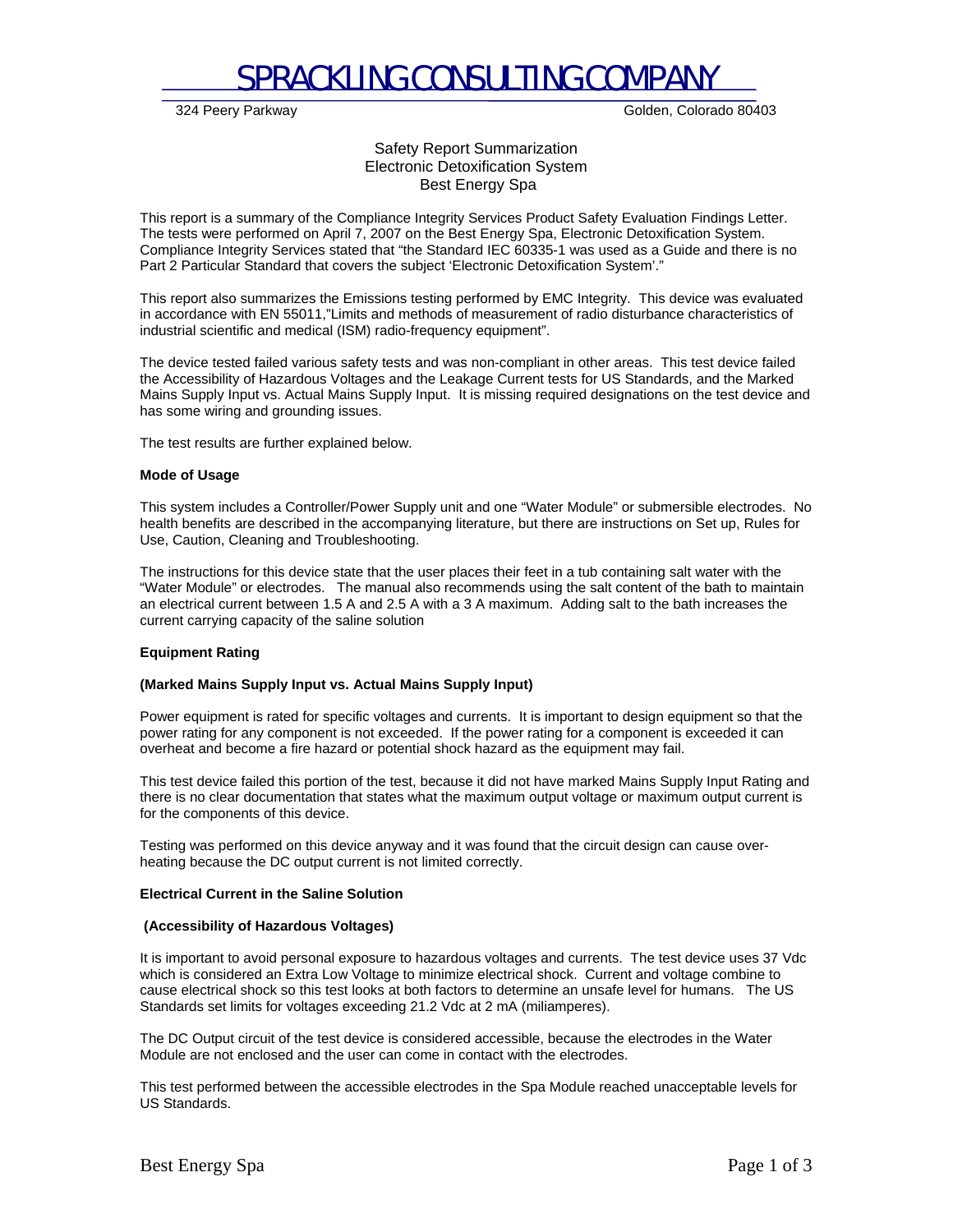

324 Peery Parkway Golden, Colorado 80403

This test performed between the accessible electrodes and electrical ground passed. Electrical ground can be any conductive surface at electrical ground such as plumbing including bathroom faucets.

## **(Leakage Current)**

The electronic detoxification system is designed to generate low levels of direct current (DC power) that flows through the user's body accessible through placing body parts in the saline bath with the Spa Module. Leakage current represents currents that should not be present and could result in electrical shock by touching two accessible components of the test device. Some medical devices are regulated to permit electrical current flow, but this device is not certified as a medical device. The United States and International standards require exposure to this electrical current to be limited.

The device tested reached unacceptable levels for US standards, but passed International Standards. The device uses 37 Vdc. The International Standards do not set limits for voltages under 42.4 Vdc where the US Standards are for voltages exceeding 21.2 Vdc.

This limitation of leakage current also applies to alternating current (AC or wall power). The test device passed this test for both US and International Standards.

# **Output Short Circuit**

A short circuit is the connection between two nodes of an electrical circuit that are meant to be at different voltages resulting in a large electrical current. It is important that the output circuits or devices such as the Water Module are protected against short circuits using fuses or circuit breakers to prevent potential shock and fire hazards.

The device tested complied with this test for the Water Module because it did not overheat and the fuse and thermal protection worked.

### **Transformer Tests**

The following three tests are run specifically on the transformer used in this device. A transformer is a device that transfers electrical energy from one circuit to another by magnetic coupling without requiring relative motion between its parts. In this case the transformer is used to reduce the voltage from 120 V to 37 V. It is important that transformers work correctly otherwise they can be a potential shock and/or fire hazard.

### **(Dielectric Strength)**

Dielectric strength is the electric field strength that the transformer can withstand without experiencing failure of its insulating properties. If the insulative properties of the transformer fail the transformer will not function and is a potential fire and shock hazard. The test device complied with this test.

### **(Protective Earthing Resistance Measurement)**

A protective earth connection ensures that all exposed conductive surfaces are at the same electrical potential as the surface of the Earth. It is important for a transformer to have a protective earth ground to avoid the risk of electrical shock if a person touches a device in which an insulation fault has occurred. The device tested complied with this test.

# **(Short Circuit)**

A short circuit is the connection between two nodes of an electrical circuit that are meant to be at different voltages resulting in a large electrical current. It is important that equipment such as transformers is protected against short circuits using fuses or circuit breakers. The device tested complied with this test, because it did not overheat and the fuse and thermal protection worked.